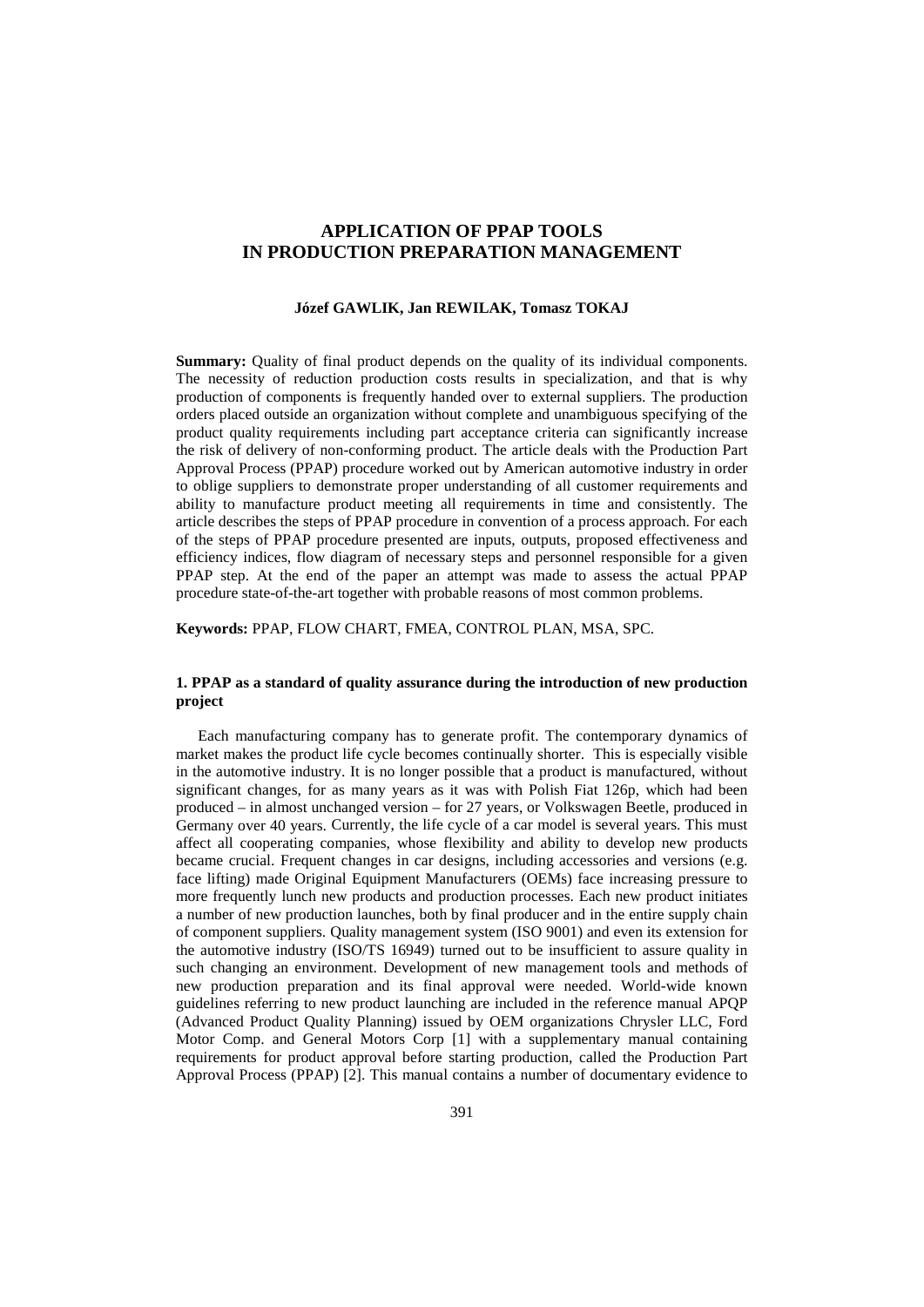be submitted to customer by supplier to prove their competence and capability of launching serial production of components in accordance with specified quality requirements. The documents and samples required for submission are listed in Table 1.

| <b>REQUIREMENTS - PPAP ELEMENTS</b>                                                         | <b>LEVEL 1</b> | LEVEL 2               | LEVEL 3        | LEVEL 4 | LEVEL 5        |
|---------------------------------------------------------------------------------------------|----------------|-----------------------|----------------|---------|----------------|
| 1. Design Record                                                                            | R              | S                     | S              | ∗       | R              |
| - for proprietary components/details                                                        | R              | R                     | R              | $\ast$  | R              |
| - for all other components/details                                                          | $\mathbb{R}$   | S                     | S              | ∗       | $\mathbf R$    |
| 2. Engineering Change Documents, if any                                                     | $\overline{R}$ | $\overline{S}$        | $\overline{S}$ | *       | $\mathbf R$    |
| 3. Customer Engineering Approval **                                                         | $\mathbf R$    | S                     | $\overline{S}$ | $\ast$  | $\mathbf R$    |
| 4. Design FMEA                                                                              | $\mathbb{R}$   | $\mathbb{R}$          | S              | *       | R              |
| 5. Process Flow Diagrams                                                                    | $\mathbf R$    | $\mathbf R$           | $\overline{S}$ | ∗       | $\mathbf R$    |
| 6. Process FMEA                                                                             | $\mathbf R$    | $\mathbf R$           | $\overline{S}$ | $\ast$  | $\mathbf R$    |
| 7. Control Plan                                                                             | $\mathbb{R}$   | R                     | S              | *       | R              |
| 8. Measurement System Analysis                                                              | $\mathbf R$    | $\mathbf R$           | $\overline{S}$ | ∗       | $\mathbf R$    |
| 9. Dimensional Results                                                                      | $\mathbf R$    | S                     | $\overline{S}$ | $\ast$  | $\mathbf R$    |
| 10. Material, Performance Test Results                                                      | $\mathbb{R}$   | S                     | S              | ∗       | R              |
| 11. Initial Process Studies                                                                 | $\mathbf R$    | $\overline{\text{R}}$ | $\overline{S}$ | ∗       | $\mathbf R$    |
| 12. Qualified Laboratory Documentation                                                      | $\mathbb{R}$   | S                     | S              | $\ast$  | $\mathbf R$    |
| 13. Appearance Approval Report (AAR) **                                                     | S              | S                     | S              | ∗       | R              |
| 14. Sample Product                                                                          | $\mathbf R$    | S                     | $\overline{S}$ | ∗       | $\mathbf R$    |
| 15. Master Sample                                                                           | $\mathbf R$    | $\mathbf R$           | $\overline{R}$ | $\ast$  | $\overline{R}$ |
| 16. Checking Aids                                                                           | $\mathbb{R}$   | R                     | $\mathbb{R}$   | ∗       | R              |
| 17. Records of Compliance with Customer-                                                    | R              | R                     | S              | ∗       | R              |
| Specific Requirements                                                                       |                |                       |                |         |                |
| 18. Part Submission Warrant (PSW)                                                           | S              | S                     | S              | $\ast$  | $\mathbf{R}$   |
| <b>Bulk Material Checklist</b>                                                              | S              | S                     | S              | *       | R              |
| Required way of presenting the evidence to customer:                                        |                |                       |                |         |                |
| S<br>The organization shall submit to the customer and retain a copy of records or          |                |                       |                |         |                |
| documentation items at appropriate locations                                                |                |                       |                |         |                |
| $\mathbf R$                                                                                 |                |                       |                |         |                |
| The organization shall retain at appropriate locations and make available to the            |                |                       |                |         |                |
| customer upon request                                                                       |                |                       |                |         |                |
| $\ast$<br>The organization shall retain at appropriate locations and submit to the customer |                |                       |                |         |                |
| **<br>If required / applicable                                                              |                |                       |                |         |                |

Tab. 1. PPAP requirements for supplier [2]

After compiling required documents (according to the so-called submission level agreed with a customer), the Part Submission Warranty (PSW) form is filled and sent to customer with the part sample for a final approval – fig. 1.

# **2. Process approach to PPAP**

PPAP can be presented as a process in which certain activities requiring specific resources to transform inputs into outputs are carried out. The input to the process are all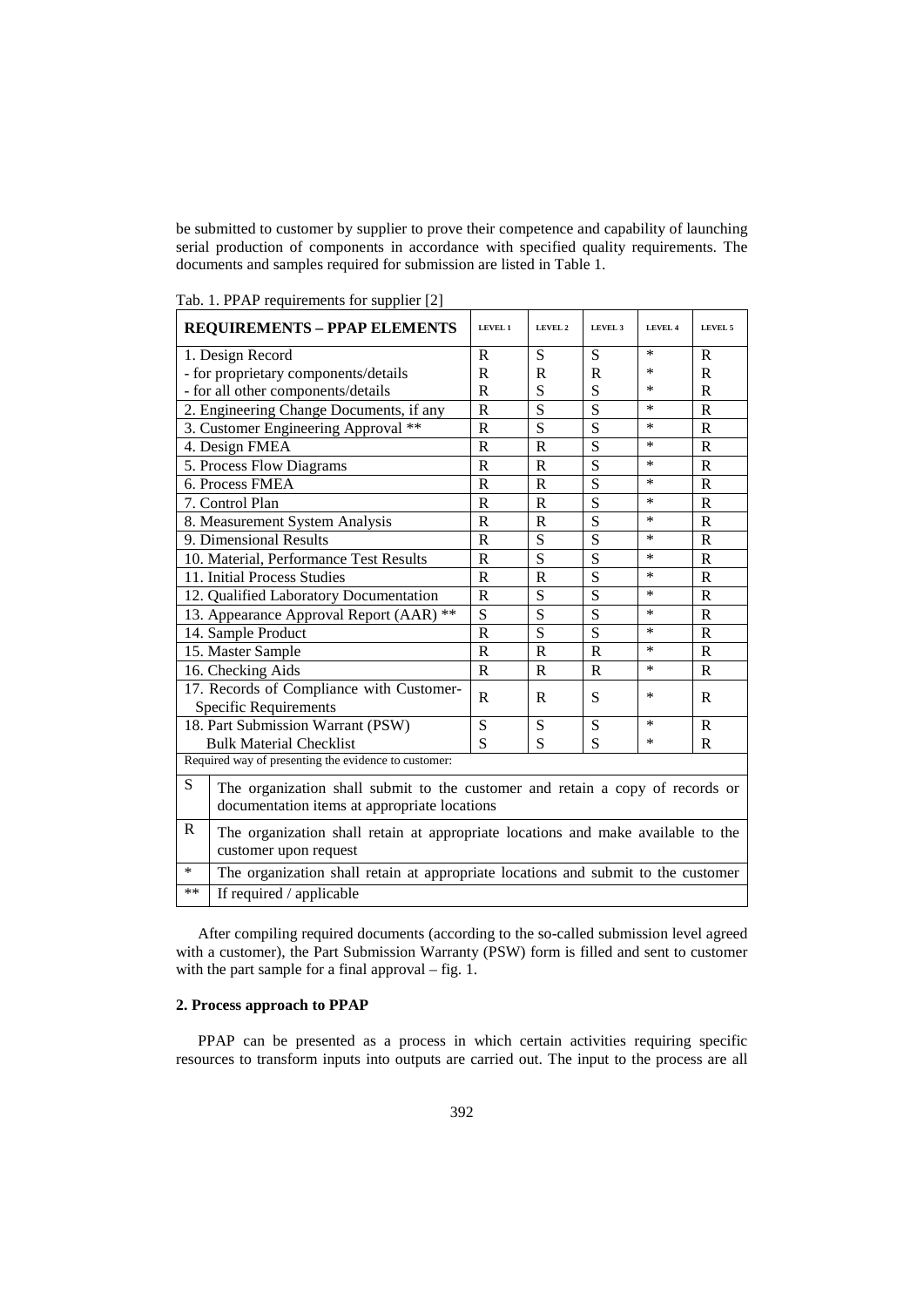

data and records of the product design (including components), according to GD&T rules, usually in electronic (CAD/CAM) form.

Fig. 1. PPAP decision options (own study based on [2])

Design data and records should also include material specification with accordance to the industry standard (in the case of the automotive industry this is the IMDS system – International Materials Data System [3], which is a global database of materials).

The input to the process are also all authorized documents concerning technical changes, not included in design records. Generally, the input to the PPAP process is the last, current, customer-approved version of the specification, containing all the technical requirements for the product.



Fig. 2. The general PPAP flow based on quality tools used (own study based on [2])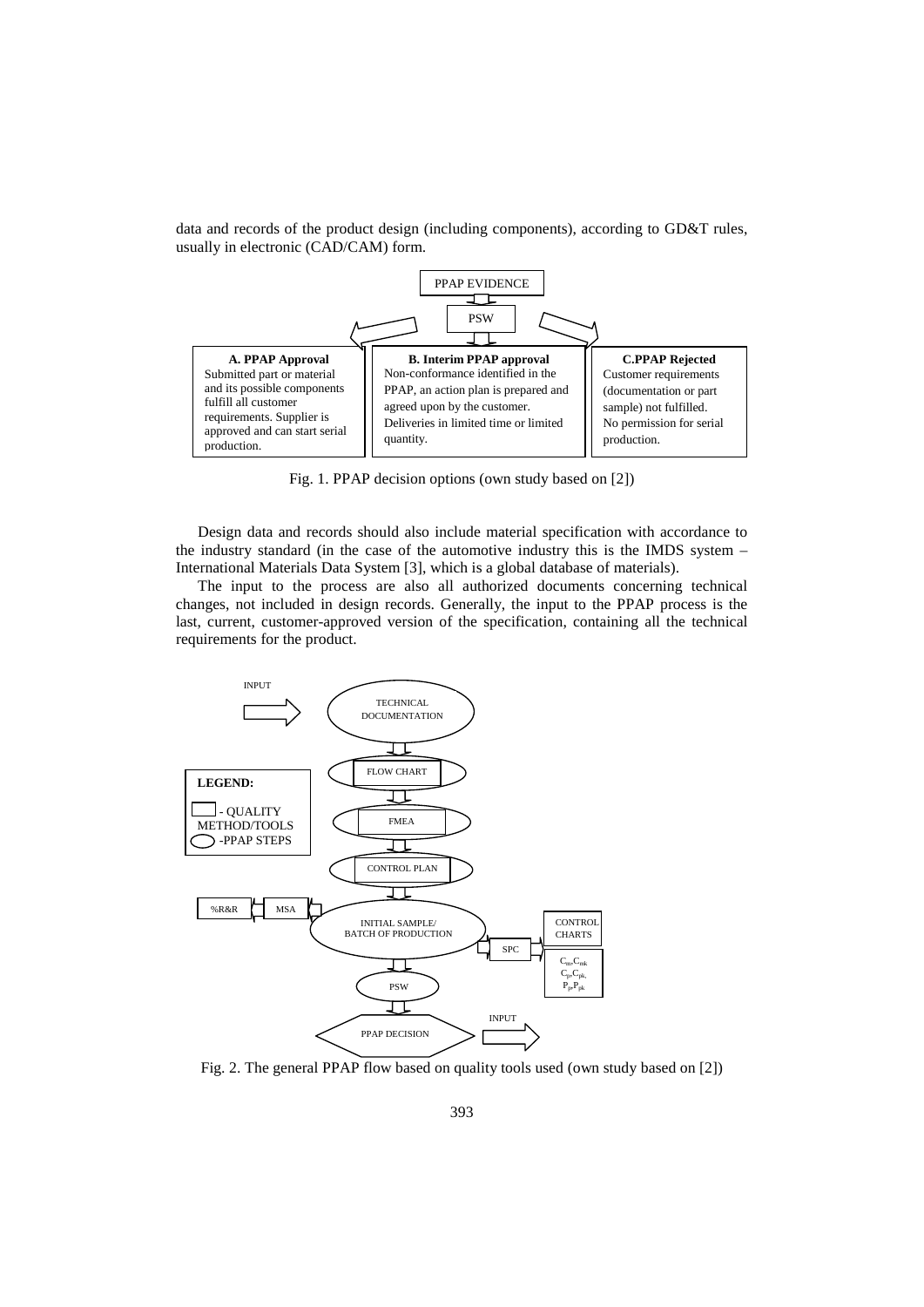PPAP can be, in accordance with the process approach to quality management, described algorithmically, in flowchart form, stating the steps/actions that make up the whole process. These actions relate to the use of specific quality tools/methods to achieve the partial goals of the subsequent PPAP steps (to obtain the so called specific PPAP evidence). Achievement of these goals is necessary to achieve the main goal, which is the approval of the whole PPAP, which means the customer's consent to start the serial production. Figure 2 shows the PPAP process as a sequence of steps, requiring application of specific quality tools/methods.

After obtaining the product specification, the supplier's first task is to perform a feasibility study. Then, the production /assembly process is being planned, i.e. a process map is to be presented in a form of a Flow Chart.

#### **2.1. Flow Chart**

PPAP handbook [2] specifies that the organization must have a Flow Chart in a format specified by the customer. Flow Chart must clearly describe all the stages of the production process, together with the assignments of the customer's requirements (for the product and the process, both their parameters and methods of control). To describe the subsequent operations in the process graphic symbols are used, agreed with the client. There are many conventions of the graphic description of the flow (steps) of the process.

Objective: To define a diagram of the production process flow for a new product.

Input: information obtained from the analysis of the technical documentation (specifications).

Output: Flow Chart, i.e. the map of the flow of production processes.

Procedure: according to company process design procedure (from goods inwards, through storage, flow to production/assembly, followed by all subsequent processing and logistic operations, to the final product quality control, storage or shipment of finished goods to the customer).

Algorithm: the steps performed during the creation of the Flow Chart can be represented as a process using the algorithm presented in figure 3.



Fig. 3. Flow Chart elaboration process (own study)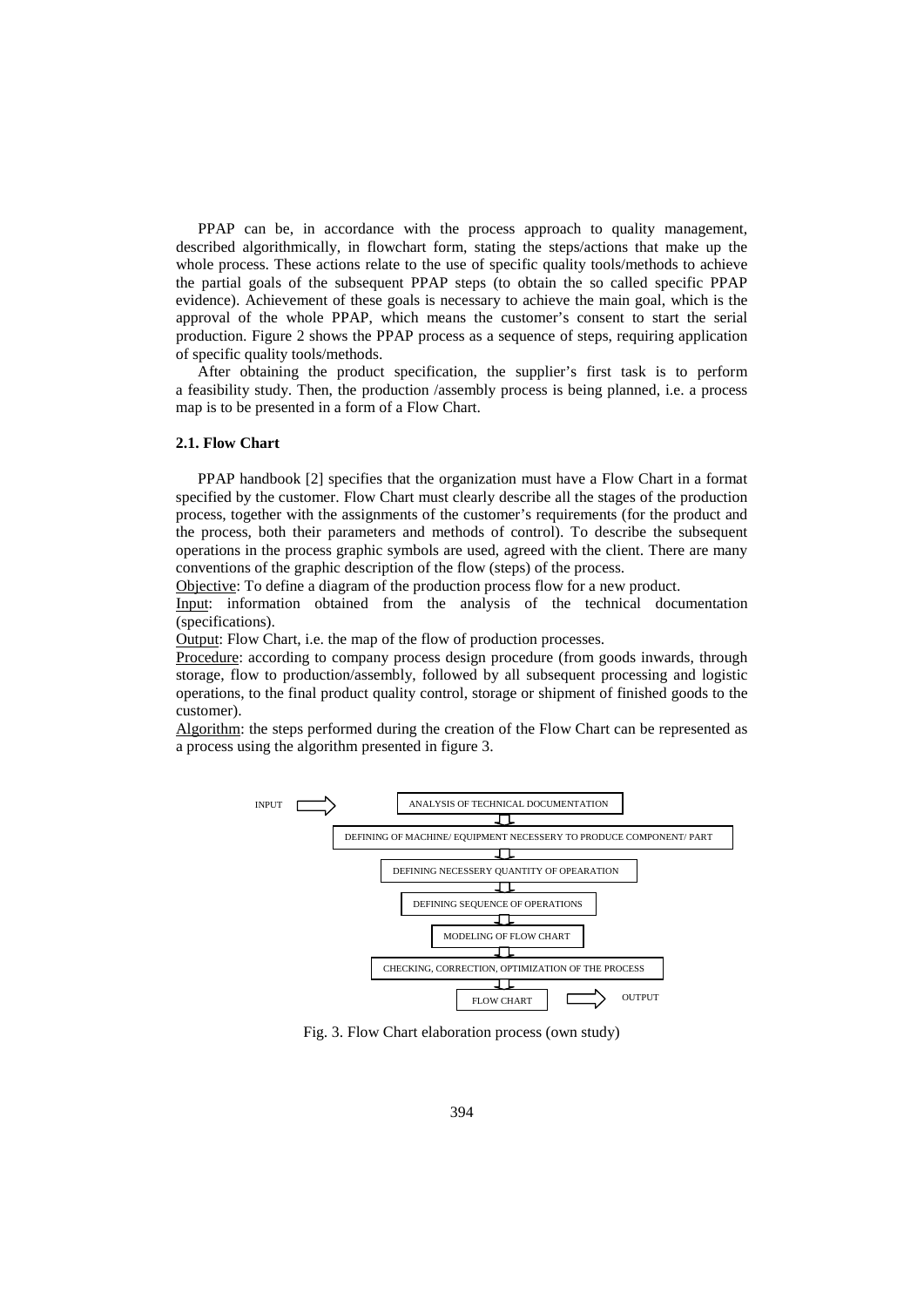Responsibility: the technical department and process engineers appointed for the purpose are generally responsible for the mapping of the process flow.

The assessment, indices - proposed indices:

- Efficiency (timeliness): the number of days of delay in developing the final version of the Process Flow Chart in relation to the deadline imposed by the project schedule;
- Efficiency (timeliness): the number of days of delay in developing the final version of the Process Flow Chart in relation to the planned, total number of days of the PPAP process according to the schedule of the project (%);
- Effectiveness: the number of significant changes made to the Process Flow Chart from the development of the first version until the first submission of the PPAP;
- Effectiveness: the number of working hours of people (engineers) involved in the development and updating the Process Flow Chart, in relation to the total number of hours devoted to preparing the PPAP, until approval (or final rejection) of the PPAP (%).

## **2.2. FMEA**

The FMEA Method (Potential Failure Mode and Effects Analysis) [4] is used to identify and reduce potential product and process risk (failures, their causes, effects and controls). Using risk indices (Severity of failure effects, Occurrence - probability of failure causes and Detection of failures or causes) decisions are made about necessity of preventive actions.

Objective: The execution of the risk analysis and implementation of the preventive action to ensure an acceptable level of risk for the product/process.

Input: diagram of process flow (for FMEA process), quality requirements - approved by the customer's product specifications (for FMEA design and FMEA process), including special characteristics, quality requirements for the process, historical data (quality records) for a similar product/process.

Output: risk analysis – identified risks, risk ranking, identified critical risks, plan of preventive action, preventive measures taken, planned control measures for the production process (input for the Control Plan).

Procedure: according to [4].

Algorithm: the process of performing the FMEA analysis can be represented by the algorithm depicted in figure 4.

Responsibility: leader/project manager, the interdisciplinary team.

Assessment, indices - proposed indices:

- Efficiency (punctuality): number of days delay in the development version of FMEA showing an acceptable level of risk for the (product/process) in relation to the deadline imposed by the project schedule;
- Efficiency (punctuality): number of days delay in the development version of FMEA showing an acceptable level of risk for the (product/process) in relation to the planned, total number of days of the PPAP process according to the schedule of the project  $(\% )$ :
- Efficiency improvement (through standardization of solutions between projects): the number of preventive actions introduced by the FMEA team in relation to the number of defined risks (rows in FMEA) documented in the FMEA until an acceptable level of risk for the product / process is achieved;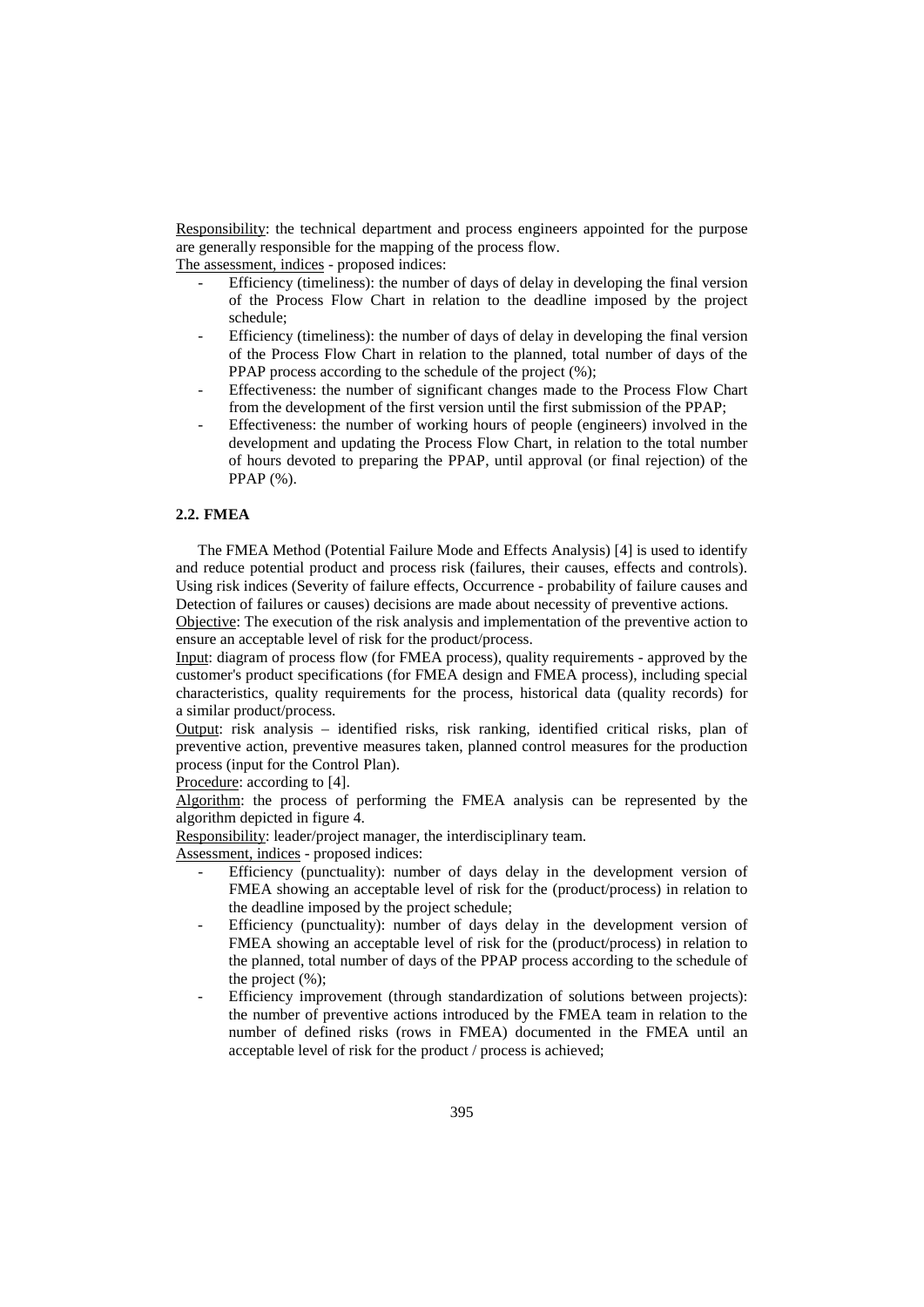- Efficiency improvement (through standardization of solutions between projects): the ratio of the total risk measure for the product/process (total RPN) obtained before the preventive action for the given project, to the total measure of risk for a similar previous product/process (total RPN) obtained before the preventive actions;
- analysis effectiveness: the number of unforeseen hazards within the FMEA, which led to customer complaints in the course of the production, in relation to all the risks foreseen for the product/process;
- Improving efficiency: the elimination of risk factors ROI (Overload Risk Index), DOI (Overload Detection Index) according to [8];
- Effectiveness analysis: the number of working hours of people involved in the development of FMEA to the time of approval (or final rejection) of the PPAP, in relation to the total number of working hours devoted to preparation of PPAP.



Fig. 4. The process of creating the FMEA (own study based on [4] and [5])

# **2.3. Control Plan**

Process parameters and product characteristics determined by the FMEA as important risk sources or critical risk sources (the latter often referred to as special characteristics) must be subject to supervision and control. To define all planned product / process controls, a Control Plan is defined on the basis of performed FMEA.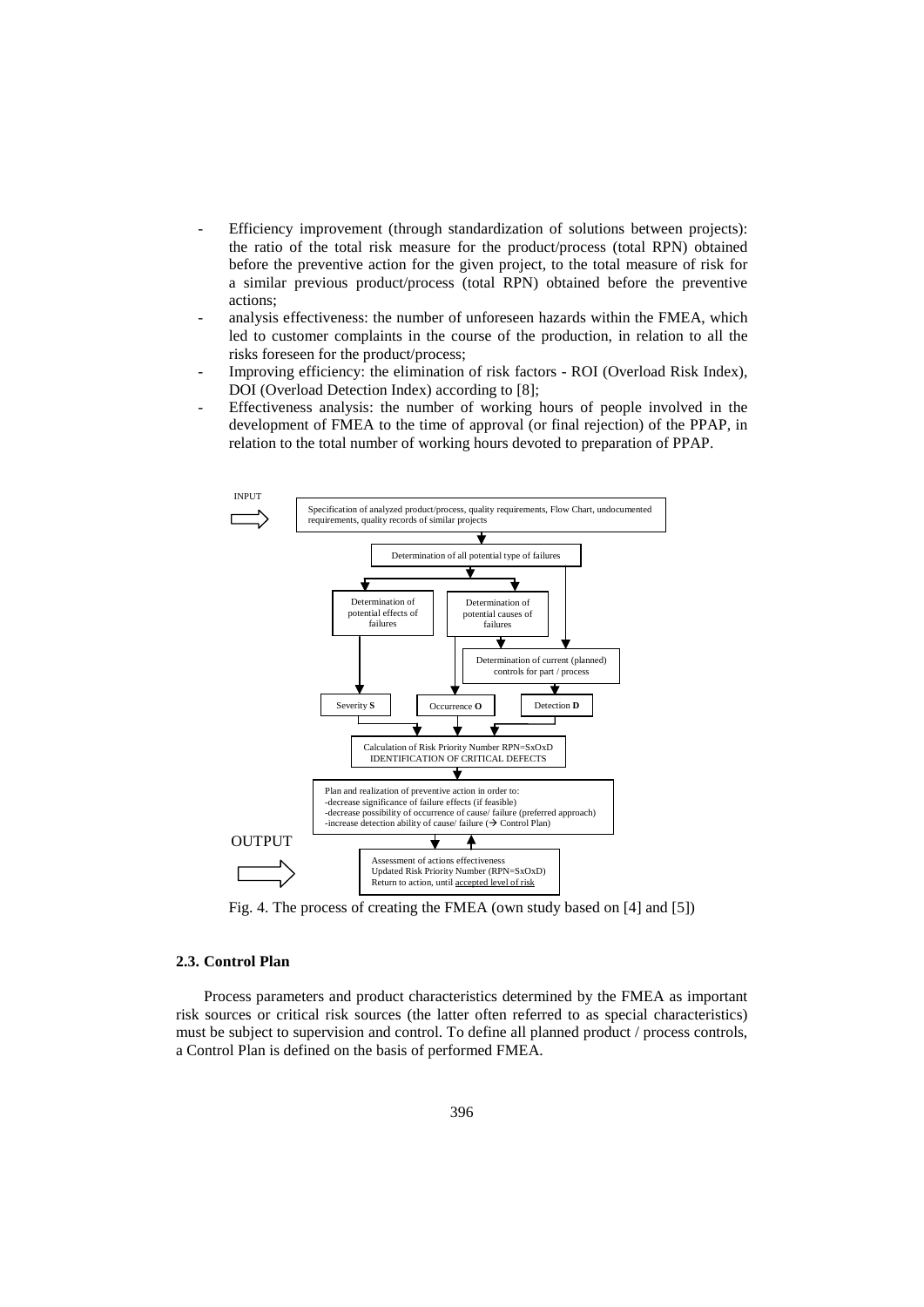Objective: identification of all controls planned for the production process in detail to allow the implementation of these controls and their development (to keep up with changes in specification, FMEA, customer requirements, etc.).

Input: Flow Chart, specification of technology, process FMEA analysis, list of the special characteristics specified by the customer, the customer's requirements concerning the control of the product/process,

Output: the Control Plan covering the entire production process,

Procedure: according to [1].

Algorithm: the Control Plan development can be represented by a sequence of consecutive actions, shown in figure 5.



Responsibility: the leader/project manager or a person designated by him – often a quality engineer in the quality department, participates - the interdisciplinary team (like FMEA). Assessment, indices - proposed indices:

- Timeliness: the number of days of delay in developing the final version of the Control Plan for the prototype stage (if any) in relation to the deadline imposed by the project schedule;
- Timeliness: the number of days of delay in developing the final version of the Control Plan for the trial production stage compared to the deadline imposed by the project schedule;
- Timeliness: the number of days of delay in developing the final version of the Control Plan for stage production in relation to the deadline imposed by the project schedule;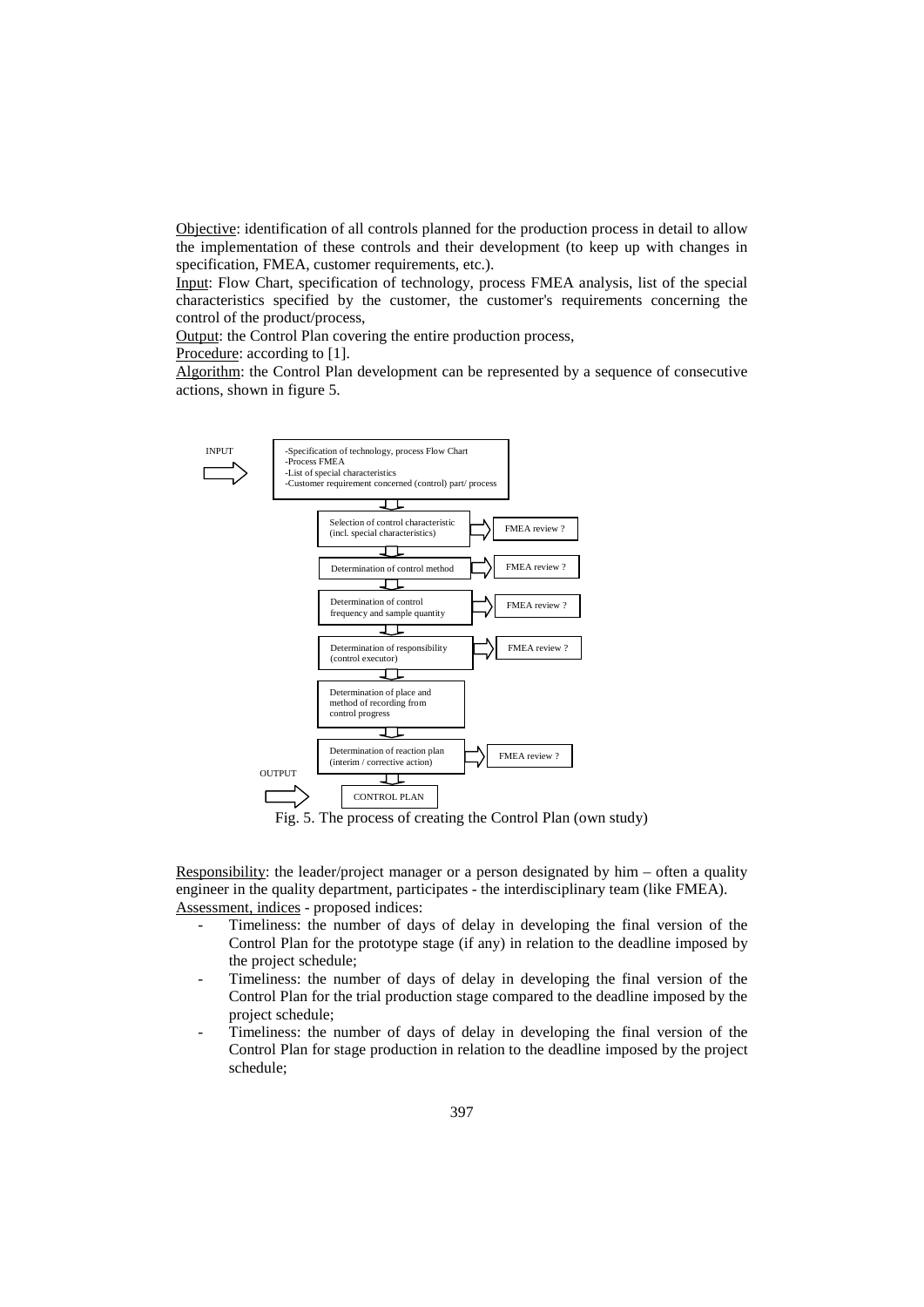- Efficiency (timeliness): number of days of delay in developing the final version of Control Plan in relation to the planned, total number of days of the PPAP process according to the schedule of the project (%);
- Effectiveness: the number of major changes made to the Audit Plan from the development of the first version to the first submission of the PPAP;
- Effectiveness (link FMEA Control Plan): The number of controls defined in the Control Plan for the product and the process in relation to all the controls listed in the FMEA process for the product (target: 100%);
- Efficiency (control): the number of control for the process parameters in relation to the total number of checks (for product characteristics and process parameters);
- Efficiency (control): the number of checks carried out at source (where nonconformance happens) in relation to the total number of checks (for the product characteristics and process parameters, performed at all points: at the source, between operations and at final inspection);
- Effectiveness (development): the number of working hours of people (engineers) involved in the development and updating of the Control Plan in relation to the total number of working hours devoted to preparing PPAP, pending approval of PPAP.

# **2.4. MSA**

The PPAP manual [2] defines that the organization must have evidence of qualification for the measurement systems listed in the Control Plan. These proofs are to be obtained by appropriate MSA (Measurement System Analysis) methods, e.g. analysis of repeatability and reproducibility (R&R), bias, linearity and stability.

Objective: The classification of measurement systems provided to perform measurements and tests specified in the Control Plan.

Input: the Control Plan, equipment and personnel foreseen in the Control Plan, relevant samples of products.

Output: a measurement system capability assessment (indices %R&R, %EV, %AV, ndc, Kappa etc.), decisions on the qualifications of measurement systems, MSA testing plan for the normal production phase.

Procedure: according to [6].

Algorithm: the process of MSA analysis can be represented by the algorithm depicted in the figure 6.

Responsibility: typically the quality department or laboratory test/measurement chamber, supervision: leader/project manager.

Assessment, indices - proposed indices:

- Timeliness: the average delay (number of days) of MSA qualification for all measurement systems listed in the Control Plan, for which the MSA is has not been made in time imposed by the project (or MSA) schedule;
- Timeliness: the number of measurement systems in Control Plan, for which the MSA is not performed within the period imposed by the project (MSA) schedule;
- Timeliness: the number of measurement systems listed in the Control Plan, for which the MSA qualifications (%R&R> 30%) had not been obtained within the time limit imposed by the project (MSA) schedule;
- Timeliness: the number of measurement systems under Control Plan, for which qualification was decided with a rate of  $10\% < \% R\&R \leq 30\%$  and the customer's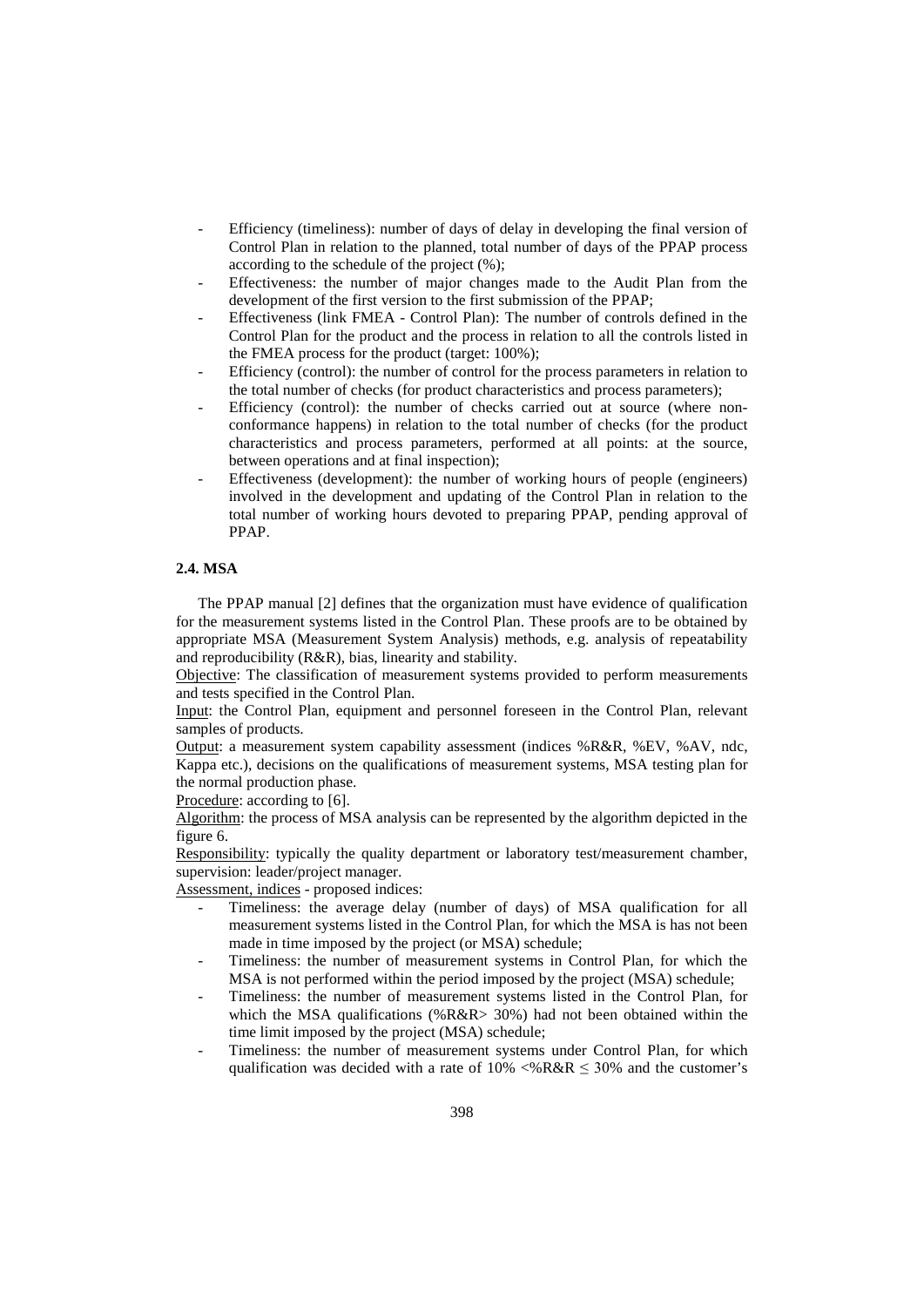consent to use the measurement system, within the period imposed by the project (MSA) schedule;

- Timeliness: the number of measurement systems under Control Plan, for which the qualification MSA was obtained (%R&R  $\leq$  10%) within the time limit imposed by the project schedule;
- Timeliness: the number of measurement systems under Control Plan for controlling special characteristics, for which the MSA qualification was obtained (%R&R  $\leq$ 10%) within the time limit imposed by the project (MSA) schedule;
- Effectiveness: the number of measurement systems under Control Plan, for which the MSA classification is made prior to the PPAP submission, in relation to the total number of measurement systems under Control Plan;
- Effectiveness: the number of measurement systems in Control Plan (count as specimens), present in number greater than one (specimen) on the shop floor, which were qualified with MSA methods prior to PPAP submission, in relation to the total number of all specimens (representing the measuring systems listed in the Control Plan), occurring in number greater than one on the shop floor;
- Efficiency: the average time (working hours) devoted to the classification of the measurement system;
- Efficiency: the number of measurement systems under Control Plan, for which the qualification was obtained (%R&R  $\leq$  10%) for the first time (no corrective action), in relation to the total number of measurement systems under Control Plan (%).



Fig. 6. The assessment of measurement systems (own study)

### **2.5. SPC**

After the FMEA analysis, the working out the Control Plan and qualification of measurement systems using the MSA methods, the manufacturing process can be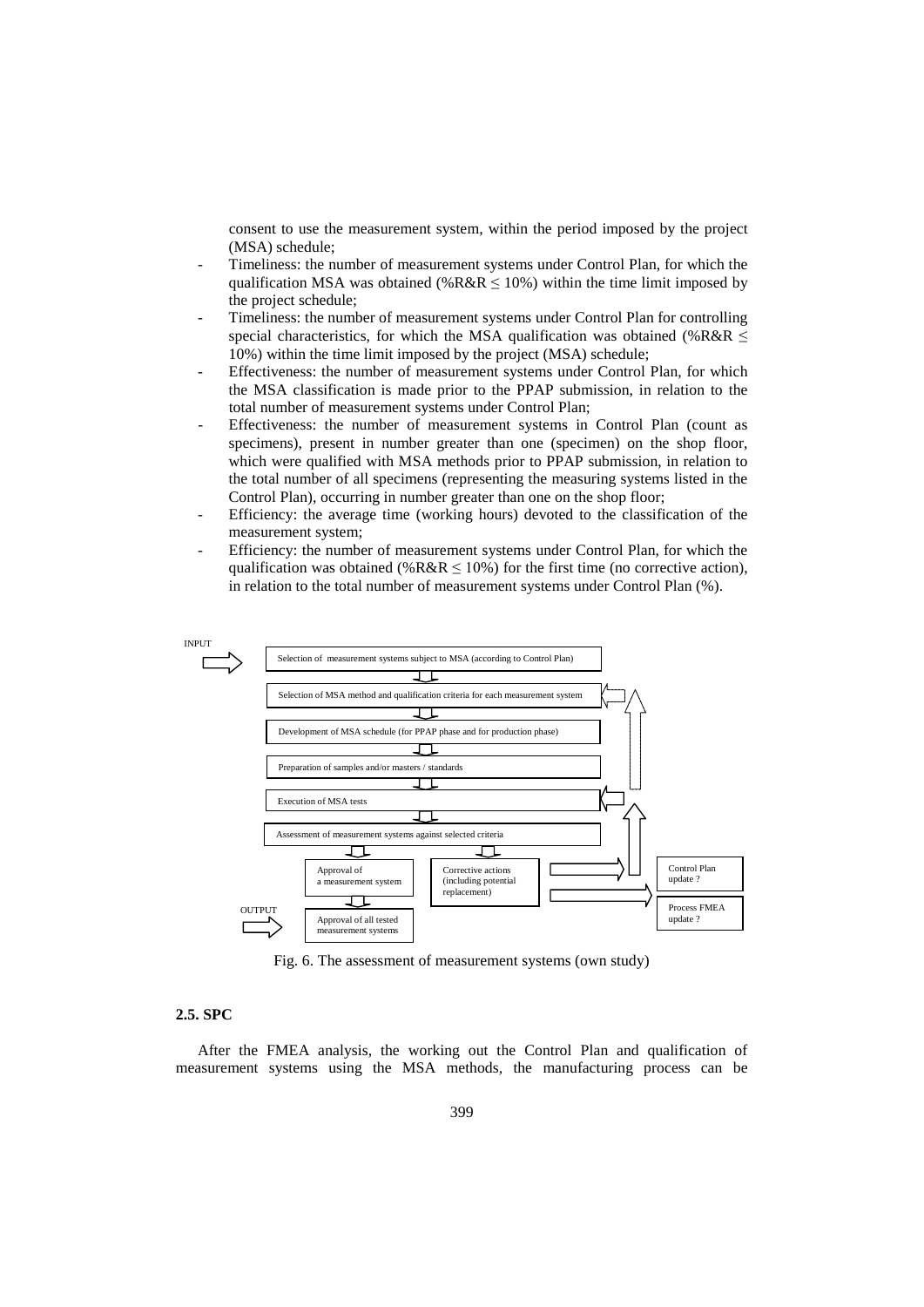considered as ready for initial evaluation of its capability and stability. The FMEA analysis with preventive actions have provided the risk reduction to an acceptable level, the Control Plan has defined all the required checks and measurements, and the MSA showed the capability of measurement systems specified in the Control Plan. The examination of the production process capability should now demonstrate supplier's readiness to start and control (by SPC control charts) normal production.

Objective: preliminary assessment of the capability and stability of the production process, obtaining the required capability of the process, obtaining an evidence of the stability of the process, preparation (design and validation) of the control charts for the production stage. Input: Control Plan, qualified measuring systems (MSA).

Output: a positive evaluation of the capability and stability of the process, the design of control charts for the normal production stage.

Procedure: according to [7].



Fig. 7. Process examination and obtaining process stability and capability (own study)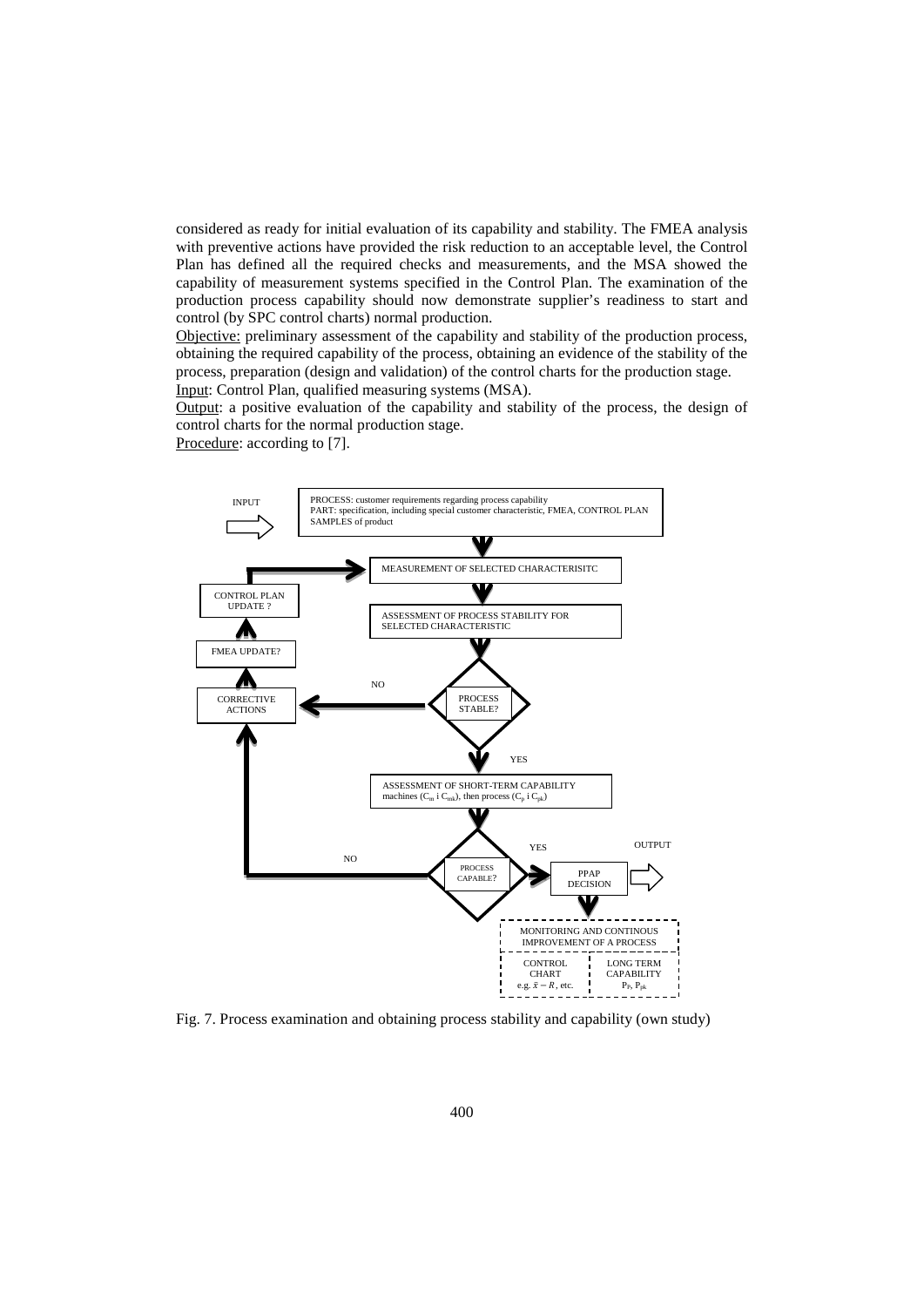Algorithm: the evaluation of the capability and stability of the production process can be represented as a process of shown in figure 7.

Responsibility: typically the quality engineer or process engineer, supervision: leader / project manager.

Assessment, indices - proposed indices:

- Effectiveness: the number of characteristics for which the study was performed to yield positive results before the PPAP submission in relation to the total number of characteristics that are scheduled in the SPC;
- Efficiency: the average values obtained in indices  $C_p$ ,  $C_{pk}$  for all the special characteristics as reported in the PPAP;
- Efficiency: the number of characteristics for which the SPC is conducted, for which stable courses were obtained in a control card without corrective action, in relation to the total number of characteristics for which the SPC is implemented;
- Efficiency: the number of characteristics for which the SPC is conducted, for which the satisfactory capability ratios were obtained without corrective action in relation to the total number of characteristics for which the SPC is implemented;
- Efficiency: the number of characteristics, for which no satisfactory ratings were obtained (poor capability or instability) for the first time in relation to the total number of characteristics, for which the process test was done;
- Efficiency: the average number of process capability tests performed for the characteristics, which did not give satisfactory ratings (low capability or instability) for the first time.

## **3. PPAP – a Good Practice of assuring quality of suppliers vs experiences**

The approval of the products before normal production has become common practice (often mandatory) not only in the automotive sector, but also in other industries.

The quality proofs submitted to the customer to obtain "PPAP approved", if prepared correctly and with full involvement of engineers who thoroughly analyze the implemented process, are able to effectively prevent against majority of non-conformances prior to serial production. Such preventive approach is indispensable for suppliers whose customers has begun to require failure rate 0 ppm.

Why then, despite successful PPAP approvals, non-conformances occur during the production, resulting in customer complaints, more frequently than expected ?

The problem is complex, but certainly one of the explanation is definitely an inadequately developed PPAP and its undue acceptance granted by a customer representative. The causes are to be found at each party: supplier and customer. The root cause seems to be a lack of adequate human resources assigned to PPAP, which in turn results from poor project planning and deficiencies in necessary qualifications for both performing PPAP (supplier) and verify/approve it, i.e. professionally assess quality and credibility of submitted documents (customer). Actually and quite often, submitted PPAP documents are reviewed briefly, the most important document being considered a report of product measurements results and the submitted product itself. Surely this is the most obvious and simple document to verify. It is on these PPAP elements (albeit very important) that the most of customers seem to focus. Thus, quite often, a conforming product and conforming measurement results means a success for a supplier (PPAP approval) and gives the green light for the serial production and supplies. Other PPAP documents becomes only a formal addiction (verified by crossing out subsequent evidences